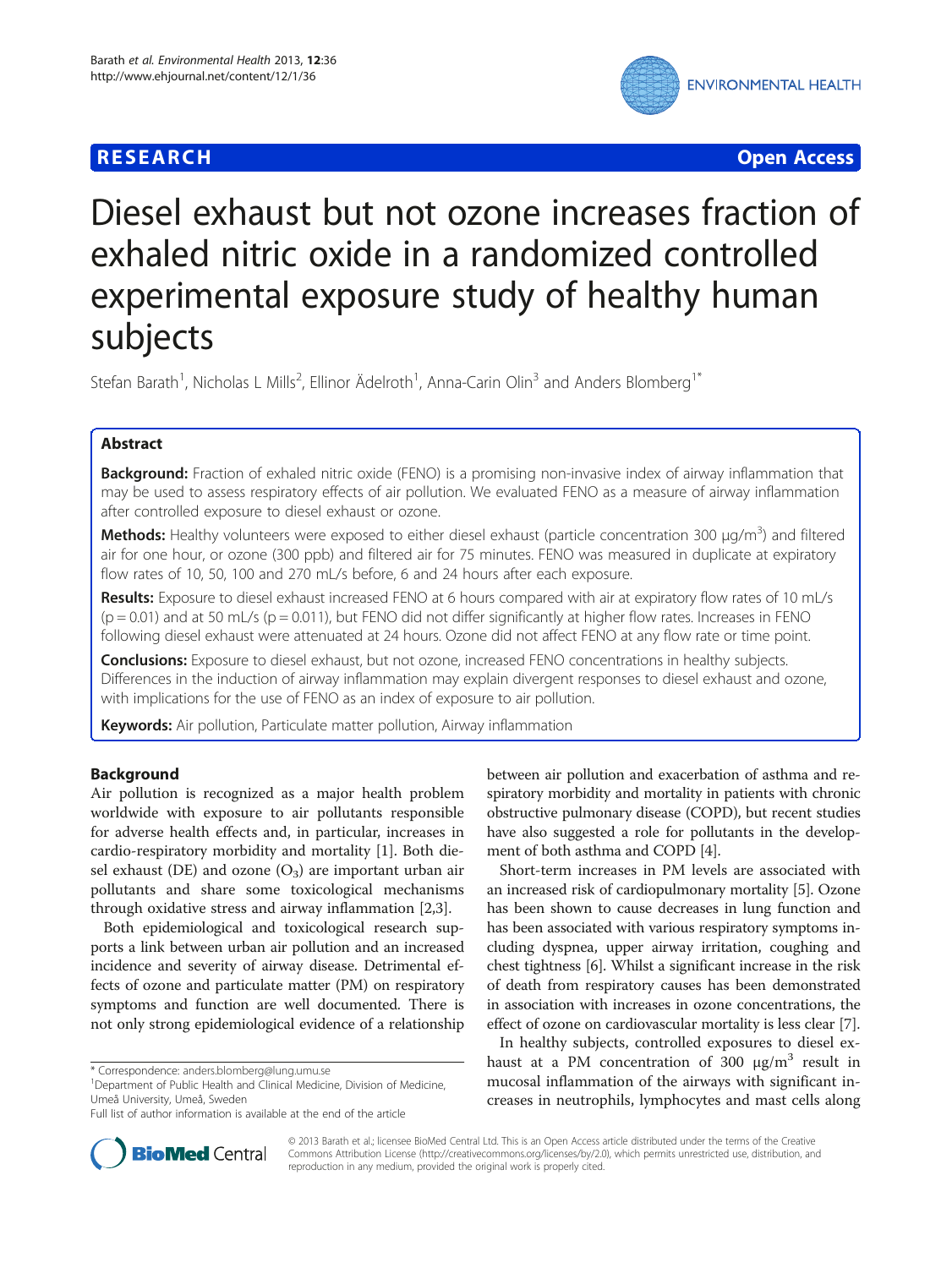<span id="page-1-0"></span>with upregulation of the vascular endothelial adhesion molecules intercellular adhesion molecule 1 (ICAM-1), vascular cell adhesion protein 1 (VCAM-1) and P-selectin as early as 6 hours after exposure. Increases in inflammatory markers have also been pronounced in bronchial wash, whereas signs of airway inflammation in the more distally sampling bronchoalveolar lavage have been modest [[8-11\]](#page-5-0). This airway inflammatory response is mediated through increased expression of the important oxidative stress-sensitive transcription factors nuclear factor kappa b (NFkB) and activator protein 1 (AP-1) as well as mitogen activated protein kinases (MAPkinases) (9). Exposure to ozone also induces airway inflammation with increases in interleukin (IL)-6, IL-8, granulocyte-macrophage-colony-stimulating factor (GM-CSF) and prostaglandin  $E<sub>2</sub>$ identified in bronchoalveolar lavage fluid, along with a neutrophil recruitment to the airway mucosa, bronchial wash and bronchoalveolar lavage [\[12-14\]](#page-5-0). However, in contrast to the marked changes in epithelial cell transcription induced by exposure to diesel exhaust, ozone does not alter NFκB expression in the airway epithelium [\[12\]](#page-5-0).

Understanding the mechanisms through which exposure to air pollutants influence airway inflammation in health and disease is an important first step in the attempts to reduce the impact of air pollution on human health. However, invasive studies involving bronchoscopy and biopsy do not lend themselves to assessment of the effects of air pollution at ambient concentrations in real world settings and, therefore, there is a need to identify simple non-invasive methods for assessing the effects of air pollution on airway inflammation.

In recent years, the fraction of exhaled nitric oxide (FENO) has been employed as a non-invasive index of allergic and eosinophilic airway inflammation. The concentration of FENO is inversely related to flow-rate. Thus, when exhaling at lower flow rates, more NO is contributed from the central airways relative to the overall concentration in the breath. This characteristic pattern occurs because the slower flow rate allows more time for NO to enter from the airway and be exhaled. Based on this, measuring FENO at multiple expiratory flow rates may be used as a simple means to reflect inflammation at different levels of the airway tract [\[15,16\]](#page-5-0).

FENO has been used to evaluate the effect of air pollution in children with asthma [[5\]](#page-5-0) and Steerenberg et al. report an association between FENO and levels of nitrogen dioxide (NO<sub>2</sub>), carbon monoxide (CO),  $PM_{2.5}$  and pollen in children [[17,18\]](#page-5-0). The effects of individual pollutants on FENO are difficult to determine in observational studies and, thus, controlled experimental studies are necessary to evaluate the potential of FENO as an index of exposure to atmospheric pollutants.

We hypothesized that exposure to diesel exhaust or ozone, common and highly oxidative air pollutants, would

increase FENO and that measurements of FENO at multiple flow rates and time points would reflect differences in the distribution and induction of airway inflammation associated with these pollutants.

# **Methods**

# Subjects

Thirty-six healthy male volunteers participated in the study (Table 1). The volunteers were non-smokers with no history of asthma or allergy, and had a normal physical examination, normal spirometry and negative skin prick tests to ten common aeroallergens. The study was performed following approval by the local Ethics Review Board, in accordance with the Declaration of Helsinki, and with written informed consent from all volunteers.

# Subject preparation

All individuals were asked to refrain from alcohol containing beverages for 24 hours and from coffee 4 hours prior to the exposure. Subjects were fasted from midnight and provided with a standardized nitrate-low diet following exposure.

# Study design

Using a double blind cross-over design, subjects were exposed to either diesel exhaust and filtered air for 1 hour (n = 18) or ozone and filtered air (n = 18) for 75 minutes. The exposures were carried out in randomized order and were separated by at least two weeks. A second cohort of 18 healthy volunteers were exposed to ozone and filtered air for 75 minutes using an identical study design giving a final study population of 36 for the comparison between ozone and filtered air. During exposures, subjects performed light exercise on a bicycle ergometer alternated with rest at 15-minute intervals. The bicycle workload was standardized to achieve a minute ventilation of 20 L/min/m2 body surface area.

# Table 1 Baseline demographics of healthy male volunteers

|                 | Diesel exhaust | Ozone (A)   | Ozone (B)   |
|-----------------|----------------|-------------|-------------|
| Number (n)      | 10             | 12          | 18          |
| Age (years)     | $26 \pm 2$     | $26 + 2$    | $26 \pm 3$  |
| Height (cm)     | $179 \pm 6$    | $180 \pm 6$ | $183 \pm 8$ |
| Weight (kg)     | $78 + 9$       | $78 + 9$    | $78 + 9$    |
| Body Mass Index | $24 \pm 3$     | $74 + 7$    | $23 \pm 3$  |
| Lung function   |                |             |             |
| FVC (L)         | $6.0 + 0.6$    | $5.9 + 0.6$ | $5.8 + 0.9$ |
| $FEV_1(L)$      | $4.3 \pm 0.3$  | $4.2 + 0.5$ | $4.4 + 0.6$ |

Data are reported as mean ± SD.

 $FEV_1 = Forced$  expiratory volume in one second.

FVC = Forced vital capacity.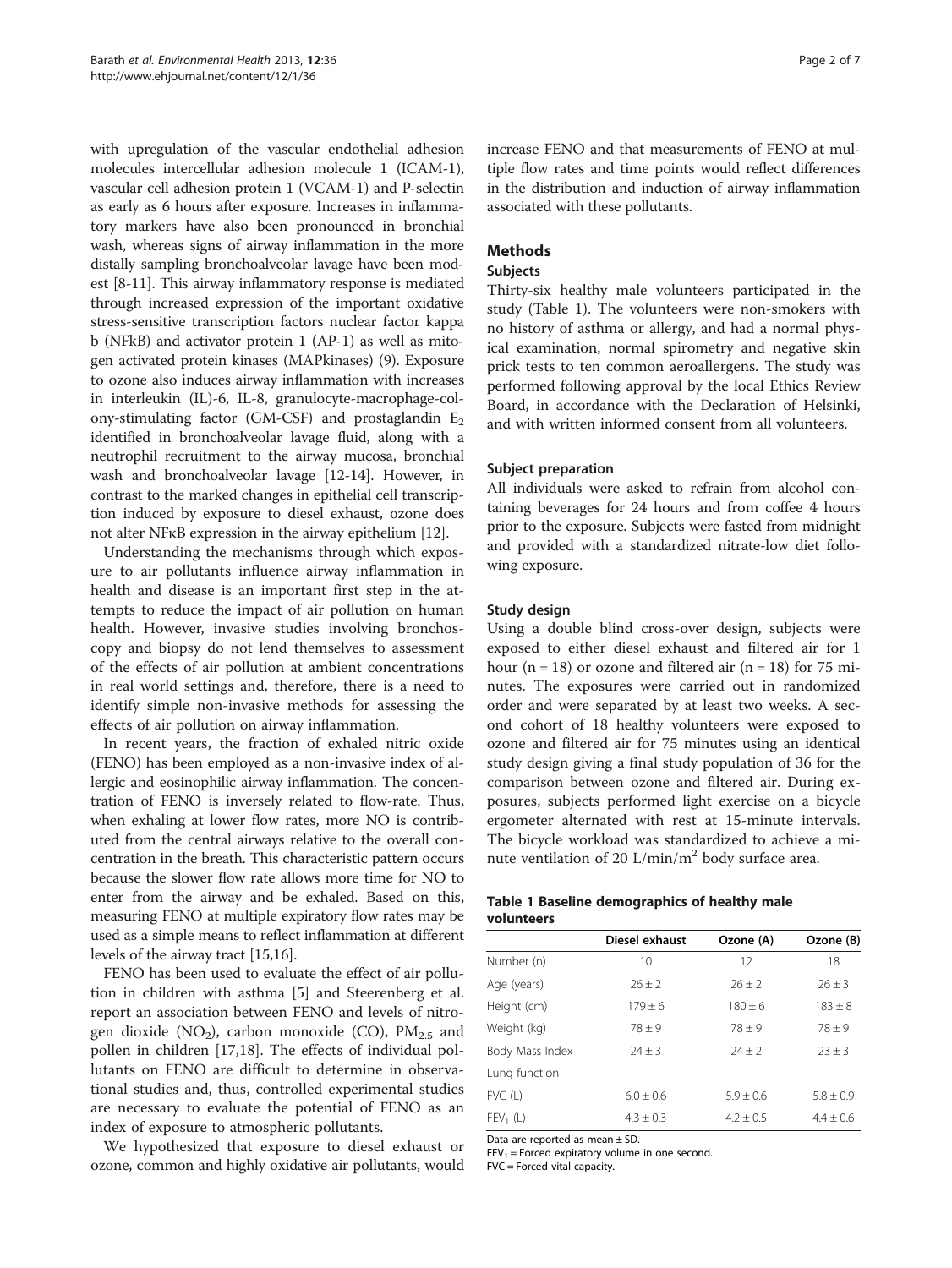# Exposures

All exposures were performed in the morning in two separate, purpose-built, chambers for studying the effects of ozone and diesel exhaust respectively, as previously described [[8,13\]](#page-5-0). Diesel exhaust was generated by a diesel engine from 1991 (Volvo TD40 GJE, 4.0 L, four cylinders) connected to an engine dynamometer and running under control of a computer program according to the European Transient Cycle (ETC.), as previously reported [[19](#page-5-0)]. The fuel used was Statoil class 1 diesel fuel. A Tapered Element Oscillating Microbalance (TEOM 1400) instrument was used as well as a standard glass fiber filter for monitoring the  $PM_{10}$  levels in the chamber. The  $PM_{10}$ mass concentration was approximately  $300 \text{ µg/m}^3$ . To obtain this, a partial flow of DE was drawn and then diluted with filtered air and fed into the chamber, as previously described in detail [\[8](#page-5-0)].

Ozone was generated by a Fischer's  $O_3$  generator 500 MM (Fischer Labor and Verfahrens-Technik, Bonn, Germany). The chamber concentration was continuously monitored photometrically by an ozone analyser (Dasibi model 1108, Dasibi Environmental Corp., California, USA) and maintained at 300 ppb. During the ozone exposure, ambient air was continuously drawn through the exposure chamber to maintain a temperature of 20°C and a relative humidity level of 50% (13). Exposure to filtered air was performed in the same facilities and with the same environmental setting as the ozone or DE exposure. All exposures were blind to the investigator and the subjects and known only by the technical staff.

### Lung function assessments

Dynamic spirometry variables (FVC and  $FEV<sub>1</sub>$ ) were determined pre- and post-exposure (2 hours) using a conventional spirometer (Vitalograph, Buckingham, UK).

#### Fraction of exhaled nitric oxide (FENO)

Volunteers had a nose clip applied before being asked to inhale nitrogen oxide free air and then exhale slowly against a resistance according to ATS/ERS recommendations [[20](#page-6-0)]. FENO with flow rates between 10 and 270 mL/s  $(FENO<sub>10</sub>, FENO<sub>50</sub>, FENO<sub>100</sub>$  and  $FENO<sub>270</sub>$ ) were measured in duplicate before, and 6 and 24 hours after the end of each exposure using a chemiluminescence analyser ( $Ni<sub>OX</sub>$ , Aerocrine AB, Stockholm, Sweden). The research nurses responsible for the FENO measurements were blind to the actual exposure.

# Statistical analyses

Data are presented as mean  $\pm$  SD. A repeated measures analysis of variance (General Linear model) with two within-subject factors (time and exposure) was used, with pre-exposure FENO data used as a reference using SPSS, version 16.0 (SPSS Inc., Chicago, IL, USA). In order to avoid type-I errors due to two comparisons, the level of significance was adjusted by dividing the set significance level by two (Bonferroni correction) and therefore statistical significance was taken at p < 0.025.

# Results

There were no significant differences in the age or demographics of the healthy volunteers exposed to diesel exhaust or ozone (Table [1](#page-1-0)). FENO data from 8 subjects exposed to diesel exhaust or filtered air as well as data from 6 subjects exposed to ozone or filtered air in the first ozone cohort were not suitable for analysis due to instrument failure. This gives a final study population of n = 10 for diesel exhaust. Collection of FENO data was complete for the second cohort of volunteers exposed to ozone and filtered air and results from the two ozoneexposed cohorts were combined to give a final study population of  $n = 30$ .

Exposure to diesel exhaust or ozone did not affect lung function compared to filtered air (Table 2). There were no significant differences in baseline FENO concentrations between exposures (Table [3](#page-3-0) and Figure [1a](#page-3-0)). Exposure to diesel exhaust for one hour increased FENO at 6 hours compared to filtered air at expiratory flow rates of 10 mL/s  $[58.8 \pm 21.0 \text{ pb}$  versus  $49.9 \pm 18.8 \text{ pb}$ ;  $p = 0.01$  and at 50 mL/s  $[17.7 \pm 5.6 \text{ pb}$  versus  $15.7 \pm 4.8 \text{ pb}$ ppb; p = 0.011] (Figure [1a](#page-3-0)), but FENO concentrations returned to baseline by 24 hours. FENO concentrations were not significantly affected by diesel exhaust exposure compared to filtered air at higher flow rates (Table [3](#page-3-0) and Figure [1](#page-3-0)b).

Exposure to ozone did not affect FENO at any flow rate or time point in either cohort of healthy volunteers. FENO concentrations following exposure to ozone and filtered air in all subjects are reported in Table [3](#page-3-0).

#### **Discussion**

As a non-invasive index of airway inflammation, FENO has not previously been studied following exposure to

| Table 2 Lung function following exposure to diesel |  |  |  |
|----------------------------------------------------|--|--|--|
| exhaust or ozone                                   |  |  |  |

|              | Diesel exhaust<br><b>Filtered air</b> |              | Ozone       | <b>Filtered air</b> |  |  |
|--------------|---------------------------------------|--------------|-------------|---------------------|--|--|
|              | $(n = 10)$                            | $(n = 10)$   | $(n = 30)$  | $(n = 30)$          |  |  |
| $FEV_1$ , L  |                                       |              |             |                     |  |  |
| Pre-exposure | $4.3 + 0.31$                          | $4.3 + 0.31$ | $43 + 05$   | $4.3 + 0.5$         |  |  |
| 2 hours      | $4.3 + 0.63$                          | $4.3 + 0.31$ | $4.2 + 0.6$ | $4.3 + 0.5$         |  |  |
| FVC, L       |                                       |              |             |                     |  |  |
| Pre-exposure | $6.1 + 0.63$                          | $6.0 + 0.63$ | $58 + 08$   | $5.8 + 0.8$         |  |  |
| 2 hours      | $6.1 + 0.63$                          | $6.1 + 0.95$ | $56 + 08$   | $57 + 08$           |  |  |

Data are reported as mean ± SD.

 $FEV<sub>1</sub> = Forced\;eyratory\;volume\;in\;one\;second.$ 

FVC = Forced vital capacity.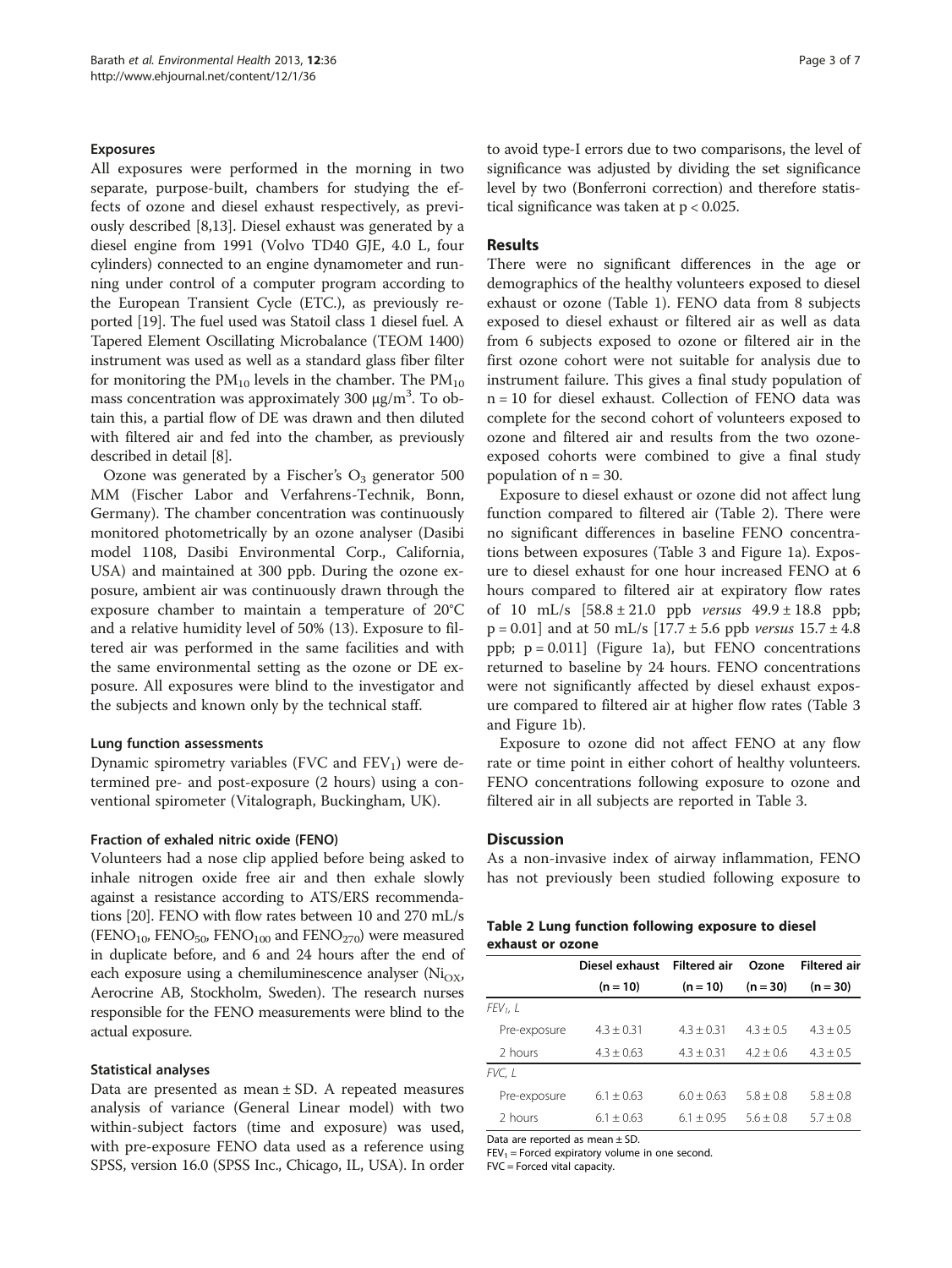| <b>Flow rate</b> | FENO <sub>270</sub> | FENO <sub>100</sub> | FENO <sub>50</sub> | $FENO_{10}$     | FENO <sub>270</sub> | FENO <sub>100</sub> | FENO <sub>50</sub> | $FENO_{10}$      |
|------------------|---------------------|---------------------|--------------------|-----------------|---------------------|---------------------|--------------------|------------------|
| Air              |                     |                     |                    |                 |                     | <b>Diesel</b>       |                    |                  |
| Pre exposure     | $3.9 \pm 1.5$       | $8.4 \pm 3.1$       | $14.5 + 5.3$       | $46.6 + 18.5$   | $4.0 + 1.0$         | $8.2 \pm 2.5$       | $14.0 + 4.7$       | $46.2 + 16.8$    |
| 6 hours          | $4.1 \pm 1.4$       | $9.9 \pm 2.7$       | $15.7 + 4.8$       | $49.9 + 18.8$   | $4.7 \pm 1.7$       | $10.5 \pm 3.7$      | $17.7 + 5.6#$      | $58.8 \pm 21.0*$ |
| 24 hours         | $4.0 \pm 1.7$       | $9.0 \pm 3.1$       | $14.6 \pm 5.4$     | $47.2 \pm 20.9$ | $4.4 \pm 1.0$       | $8.8 \pm 2.6$       | $15.3 \pm 4.5$     | $50.2 \pm 15.6$  |
|                  |                     |                     | Air                |                 |                     |                     | Ozone              |                  |
| Pre exposure     | $4.6 \pm 1.7$       | $9.3 + 4.0$         | $16.1 + 7.5$       | $57.3 \pm 31.6$ | $4.5 + 1.5$         | $8.5 \pm 2.7$       | $14.1 \pm 6.1$     | $49.0 \pm 20.1$  |
| 6 hours          | $4.7 \pm 1.8$       | $10.0 + 4.6$        | $17.1 + 8.7$       | $58.3 + 35.8$   | $4.6 \pm 1.4$       | $9.1 \pm 2.8$       | $15.7 + 5.3$       | $51.0 + 21.3$    |
| 24 hours         | $4.8 + 1.9$         | $9.9 + 4.4$         | $16.7 + 8.1$       | $59.1 + 32.7$   | $4.4 + 1.2$         | $8.9 + 2.8$         | $14.7 + 4.5$       | $50.1 \pm 17.8$  |

<span id="page-3-0"></span>Table 3 Fraction of exhaled nitric oxide (FENO ppb) in healthy volunteers exposure to diesel exhaust or ozone

Diesel exhaust versus air: # $p = 0.011$  \* $p = 0.010$ .

Values are reported as mean ± SD.

diesel exhaust or, at multiple flow rates, after ozone exposure. Here, FENO was measured after controlled exposure to either diesel exhaust or ozone at levels previously reported to induce airway inflammation. As more NO is contributed from the central airways relative to the overall concentration in the breath, when exhaling

at lower flow rates, FENO concentrations obtained using different flow rates may be suggested to reflect different parts of the bronchial tree. Thus lower flow rates  $(FENO<sub>10</sub>-FENO<sub>50</sub> mL/s)$  correspond to the central airways and the highest flow rate (FENO<sub>270</sub> mL/s) to the distal airways [\[15,16\]](#page-5-0).



P = 0.01] and at FENO<sub>50</sub> [18.6 ± 1.6 vs.15.9 ± 1.5 ppb repeated measures ANOVA P = 0.011]. **b)** Exposure to ozone for one hour did not alter FENO concentrations compared to filtered air at expiratory flow rates of  $FENO_{10}$  and  $FENO_{50}$ .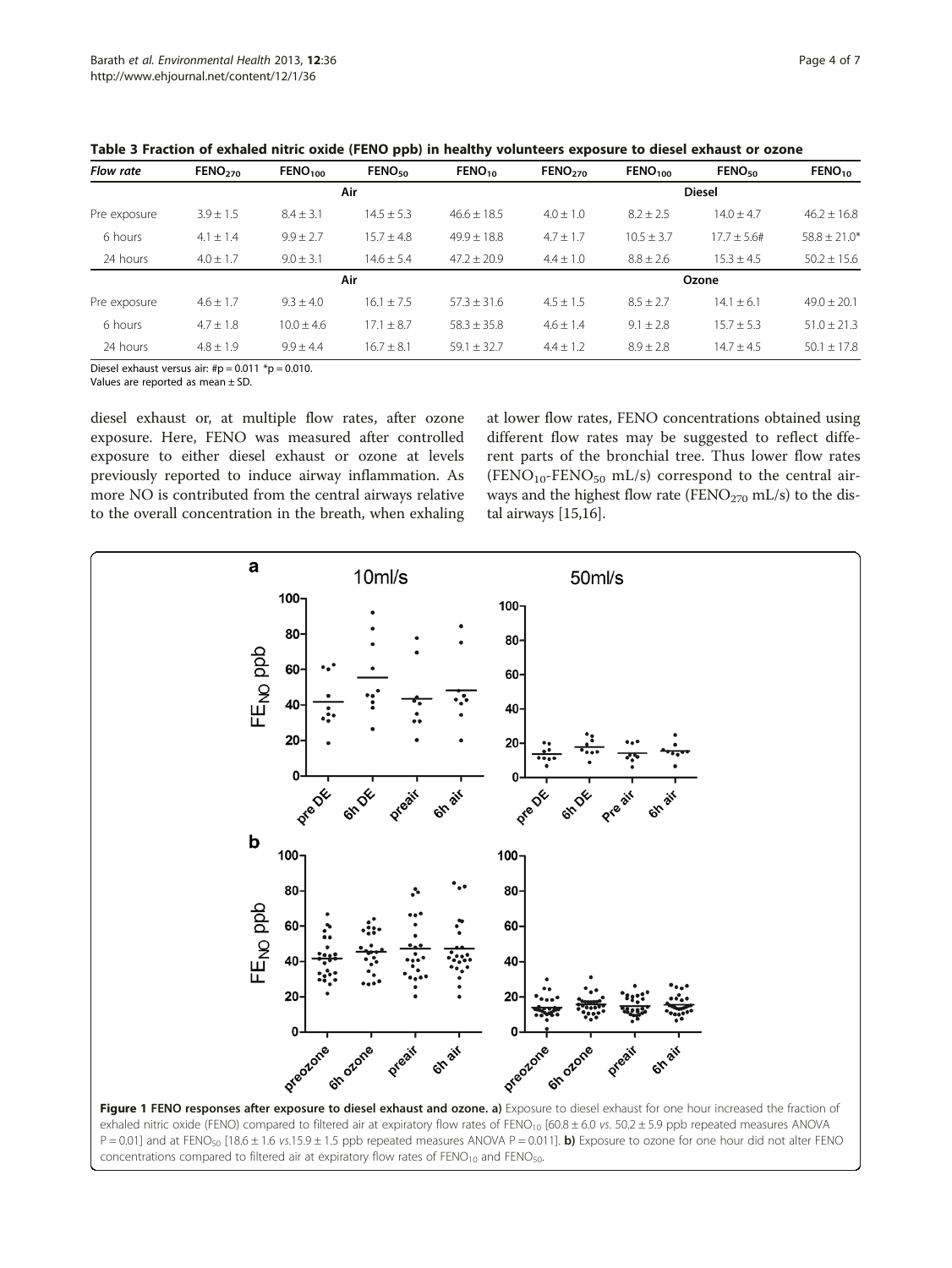Exposure to diesel exhaust for one hour increased FENO in healthy subjects at 6 hours. However, only FENO concentrations obtained at lower exhalation flow rates (FENO<sub>10</sub> and FENO<sub>50</sub>) were affected, suggesting that the central airways are mainly involved. This observation is in concordance with previous studies, in which diesel exhaust-induced increases in inflammatory cells and cytokines have been identified in specimens obtained from the central airways, mucosal biopsies and bronchial washings, but not from bronchoalveolar lavage [\[8-11](#page-5-0)]. Increases in  $FENO_{10}$  and  $FENO_{50}$  concentrations were transient and had returned to pre-exposure levels at 24 hours.

In contrast, exposure to ozone did not affect FENO at any flow rate or any time point. To increase the power of the study to confirm a true negative response or to detect a small effect of ozone on FENO, we repeated the study, by doubling the number of subjects from 18 to 36. However, no effect of ozone on FENO was found in either cohort or in the combined data set, suggesting that ozone-induced acute airway inflammation is not possible to detect using FENO. These findings are consistent with three previous studies in healthy subjects, implying that experimental exposure to ozone does not affect FENO [[21-23\]](#page-6-0). The lack of an ozone-induced increase in FENO in previous human experimental exposure studies has been suggested to be due to the relatively low dose of ozone employed (0.2 ppm) or that, whilst ozone in fact may increase the production of NO within the airways, the ozone-induced neutrophilic airway inflammation would lead to the production of superoxide that reacts with NO, masking any increase in exhaled NO.

The present findings from controlled ozone exposures are in contrast to the positive associations reported between exposure to ozone and FENO in previous field studies [[24](#page-6-0)]. It is possible that the effects of FENO suggested to be related to ozone exposure only occur following repeated exposure or in the presence of other ambient pollutants. Alternatively, observational studies may suffer from residual confounding factors and may incorrectly attribute fluctuations in FENO to ozone exposure, as there is a complex relationship between ozone and other pro-inflammatory pollutants such as  $PM_{10}$ .

Both diesel exhaust and ozone are considered oxidant air pollutants and exert their effects on the airways through oxidative stress [[3,](#page-5-0)[25,26\]](#page-6-0). The different effects on FENO by the two exposures could be explained by the fact that the ozone molecule is highly reactive and therefore does not reach the airway epithelium but reacts with molecules within the respiratory tract lining fluid to cause a cascade of secondary free radical-derived ozonation products [\[3](#page-5-0)[,25](#page-6-0)]. In contrast, DEPs are deposited on the airway epithelium, where they induce a local inflammatory response and may also translocate to affect the local vascular endothelium [\[26,27](#page-6-0)].

Exhaled NO production is thought to be under the regulation of three endothelial NOS (nitric oxide synthase) isoforms. NOS I and II are predominantly expressed in healthy subjects, whilst NOS III is up-regulated in patients with asthma. Recently, there is evidence that exhaled NO is associated with a genetic variant of NOS III in patients with asthma, suggesting both NOS II and NOS III to be important in determining the exhaled NO in this patient group [\[28\]](#page-6-0). Endothelial nitric oxide synthetase (NOS III) is regulated under the influence of the oxidative stresssensitive transcription factor NFκB. NFκB activation and upregulation of NOS III occur in endothelial cells exposed to reactive oxygen species [\[29,30](#page-6-0)]. We have previously demonstrated that NFκB, along with AP-1 and MAPkinases, are activated by exposure to diesel exhaust [[9\]](#page-5-0), and it is plausible that this may in turn lead to the upregulation of NOS III. In contrast, exposure to ozone has not been found to activate NFκB in human airways, which suggests a difference in the induction of the airway inflammatory response between ozone and DE [[12](#page-5-0)]. Taken together, these observations suggest that ozone exposure may not influence FENO because it does not, in isolation, activate NFκB and upregulate NOS III.

In a study by Mehta et al., levels of exhaled NO were increased following infusion of the NO precursor L- Arginine, indicating that exhaled NO reflects endogenous production of NO [\[31\]](#page-6-0). Interestingly, basal concentrations and changes in exhaled NO in that study were similar to the increase in FENO following exposure to diesel exhaust in the present study. Previously, we have hypothesized that the DE-induced oxidative stress and the subsequent adverse cardiovascular health effects are mediated through reduced NO bioavailability [[32\]](#page-6-0). Oxidative stress caused by exposure to DE and subsequent consumption of vascular NO may evoke homeostatic mechanisms to normalize vascular function through the upregulation of NOS III, which in turn may increase FENO. It can thus be speculated upon that the effect on FENO detected following DE exposure rather is related to a vascular response than to airway inflammation. However, previous DE exposure studies have revealed that the time-kinetics of the vascular and airway responses are quite similar with a peak response around six hours after exposure [\[8](#page-5-0)[,32\]](#page-6-0).

There are a number of potential limitations that merit discussion. Firstly, this study has been conducted in healthy individuals and we know from previous studies that patients with asthma show a different airway inflammatory response when exposed to diesel exhaust compared with healthy individuals [\[11\]](#page-5-0). The number of subjects, in whom data were available from exposures to diesel exhaust, was small and it is possible that the study was underpowered to exclude an effect of DE exposure on  $FENO_{100}$  and  $FENO_{270}$ . Furthermore, whilst the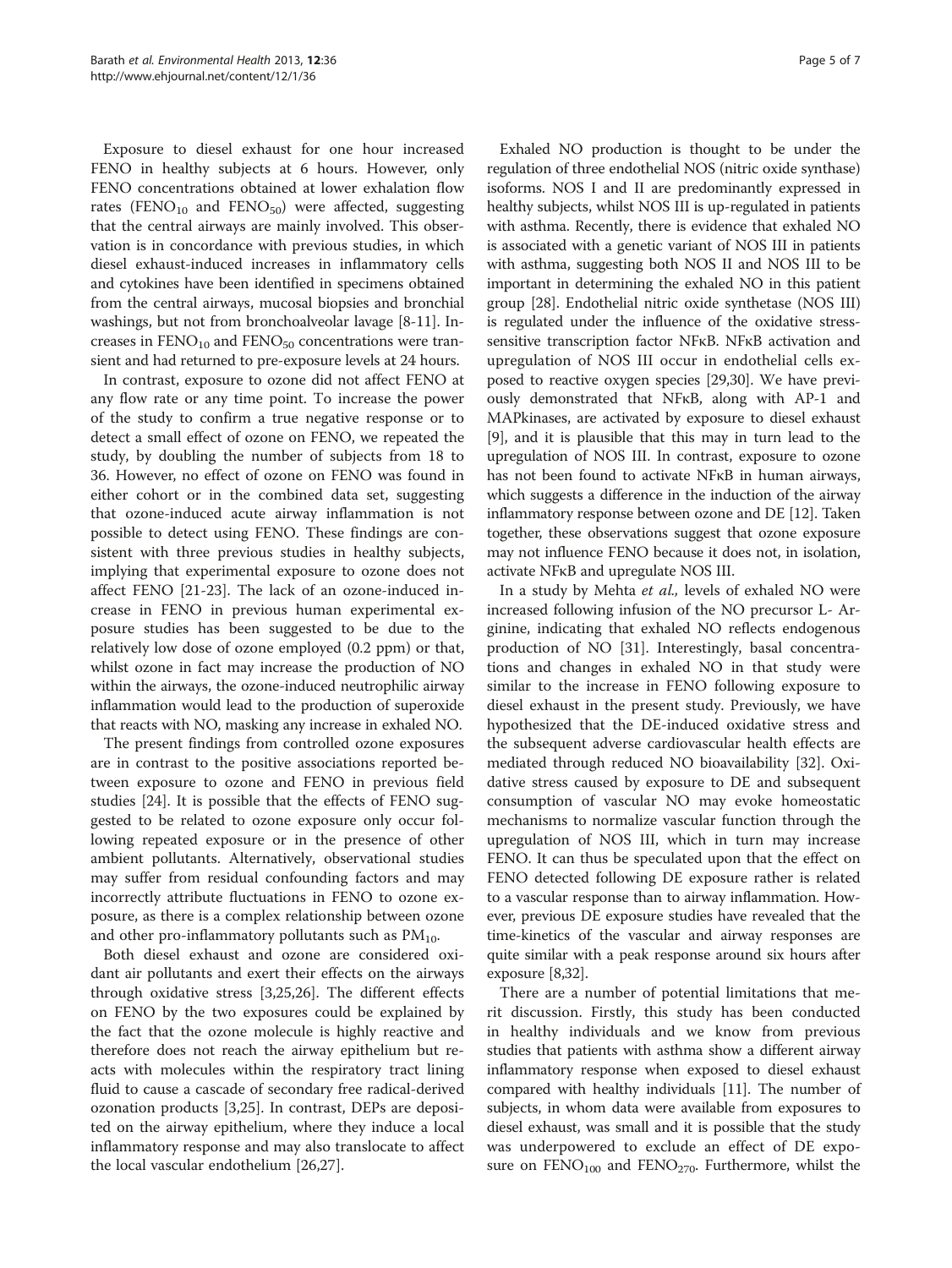<span id="page-5-0"></span>DE-induced FENO changes seen at the 10 and 50 mL/s flow rates were clearly significant, it cannot be fully excluded, however less probable, that these changes were due to chance alone. Airway inflammation was not addressed invasively in the present study and, thus, no correlation analyses between FENO and airway inflammation were possible.

# Conclusions

Exposure to diesel exhaust, but not ozone, increases the concentration of  $FENO_{10}$  and  $FENO_{50}$  in healthy subjects, suggesting an inflammatory response mainly located in the central airways. This is consistent with previous invasive studies that identify an established airway inflammation in bronchial wash and endobronchial mucosal biopsies following exposure to diesel exhaust. The divergence in response to diesel exhaust and ozone may be found in differences in NFκB activation or as a consequence of different vascular endothelial responses, but the precise mechanism whereby exposure to PM increases FENO requires further research. Our observations support the use of FENO at multiple expiratory flow rates as a non-invasive means to assess the inflammatory response in different parts of the bronchial tree.

#### Abbreviations

AP-1: Activator protein 1; CO: Carbon monoxide; COPD: Chronic obstructive pulmonary disease; DE: Diesel exhaust; ETC.: European Transient Cycle; FENO: Fraction of exhaled nitric oxide; FEV<sub>1</sub>: Forced exhaled volume in 1 second; FVC: Forced vital capacity; GM-CSF: Granulocyte-macrophage-colonystimulating factor; ICAM-1: Intercellular adhesion molecule 1; IL: Interleukin; MAPkinases: Mitogen activated protein kinases; NFkB: Nuclear factor kappa b; NO: Nitric oxide; NO<sub>2</sub>: Nitrogen dioxide; NOS: Nitric oxide synthase;  $O_3$ : Ozone; PM: Particulate matter; PM<sub>2.5</sub> /PM<sub>10</sub>: Particulate matter with a diameter of less than 2.5 and 10 μm respectively; ppb: Parts per billion; VCAM-1: Vascular cell adhesion protein 1.

#### Competing interests

The authors have no financial or non-financial competing interests to declare.

#### Authors' contributions

SB took part in study design, was responsible for coordinating the study, performed the data analysis and drafted manuscript. NM and A-CO participated in study design, interpretation of data and manuscript preparation. EÄ helped to draft and revise the manuscript. AB was included in study design, carried out statistical analyses and took part in manuscript preparation. All authors read and approved the final manuscript.

#### Acknowledgements

This research was supported by a project grant the Swedish Heart Lung Foundation, the County Council of Västerbotten, Sweden, Umeå University, Sweden and the Swedish National Air Pollution Program. Dr Mills is funded by an Intermediate Clinical Research Fellowship from the British Heart Foundation (FS/10/024/28266). We would like to thank Annika Johansson, Frida Holmström, Jamshid Pourazar, Ann-Britt Lundström, Ester Roos-Engstrand, Maj-Cari Ledin, and the staff at Svensk Maskinprovning, Umeå, Sweden.

# Author details

<sup>1</sup>Department of Public Health and Clinical Medicine, Division of Medicine, Umeå University, Umeå, Sweden. <sup>2</sup>BHF/University Centre for Cardiovascular Science, Edinburgh University, Edinburgh, UK. <sup>3</sup>Department of Occupational and Environmental Medicine, Sahlgrenska University Hospital, Gothenburg, Sweden.

Received: 25 January 2013 Accepted: 17 April 2013 Published: 20 April 2013

- References<br>1. Brunek Brunekreef B, Holgate ST: Air pollution and health. Lancet 2002, 360:1233–1242.
- 2. Li N, Hao M, Phalen RF, Hinds WC, Nel AE: Particulate air pollutants and asthma. A paradigm for the role of oxidative stress in PM-induced adverse health effects. Clin Immunol 2003, 109:250–265.
- 3. Kelly FJ, Mudway I, Krishna MT, Holgate ST: The free radical basis of air pollution: focus on ozone. Respir Med 1995, 89:647–656.
- 4. Kelly FJ, Fussell JC: Air pollution and airway disease. Clin Exp Allergy 2011, 41:1059–1071.
- 5. Peters A, Pope CA III: Cardiopulmonary mortality and air pollution. Lancet 2002, 360:1184–1185.
- 6. Jerrett M, Burnett RT, Pope CA III, Ito K, Thurston G, Krewski D, Shi Y, Calle E, Thun M: Long-term ozone exposure and mortality. N Engl J Med 2009, 360:1085–1095.
- 7. Chen TM, Gokhale J, Shofer S, Kuschner WG: Outdoor air pollution: ozone health effects. Am J Med Sci 2007, 333:244–248.
- 8. Salvi S, Blomberg A, Rudell B, Kelly F, Sandström T, Holgate ST, Frew A: Acute inflammatory responses in the airways and peripheral blood after short-term exposure to diesel exhaust in healthy human volunteers. Am J Respir Crit Care Med 1999, 159:702–709.
- 9. Pourazar J, Mudway IS, Samet JM, Helleday R, Blomberg A, Wilson SJ, Frew AJ, Kelly FJ, Sandström T: Diesel Exhaust activates redox-sensitive transcription factors and kinases in human airways. Am J Physiol Lung Cell Mol Physiol 2005, 289:724–730.
- 10. Behndig AF, Mudway IS, Brown JL, Stenfors N, Helleday R, Duggan ST, Wilson SJ, Boman C, Cassee FR, Frew AJ, Kelly FJ, Sandström T, Blomberg A: Airway antioxidant and inflammatory responses to diesel exhaust exposure in healthy humans. Eur Respir J 2006, 27:359–365.
- 11. Behndig AF, Larsson N, Brown JL, Stenfors N, Helleday R, Duggan ST, Dove RE, Wilson SJ, Sandström T, Kelly FJ, Mudway IS, Blomberg A: Proinflammatory doses of diesel exhaust in healthy subjects fail to elicit equivalent or augmented airway inflammation in subjects with asthma. Thorax 2011, 66:12–19.
- 12. Bosson J, Blomberg A, Pourazar J, Mudway IS, Frew AJ, Kelly FJ, Sandström T: Early suppression of NFKB and IL-8 in bronchial epithelium after ozone exposure in healthy human subjects. Inhal Toxicol 2009, 21:913–919.
- 13. Blomberg A, Mudway IS, Nordenhäll C, Hedenström H, Kelly FJ, Frew AJ, Holgate ST, Sandström T: Ozone-induced lung function decrements do not correlate with early airway inflammatory or antioxidant responses. Eur Respir J 1999, 13:1418–1428.
- 14. Devlin RB, McDonnell WF, Mann R, Becker S, House DE, Schreinemachers D, Koren HS: Exposure of humans to ambient levels of ozone for 6.6 hours causes cellular and biochemical changes in the lung. Am J Respir Cell Mol Biol 1991, 4:72–81.
- 15. Tsoukias NM, George SC: A two-compartment model of pulmonary nitric oxide of exchange dynamics. J Appl Physiol 1998, 85:653-666.
- 16. Choi JY, Hoffman LA, Sethi JM, Zullo TG, Gibson KF: Multiple flow rates measurement of exhaled nitric oxide in patients with sarcoidosis: A pilot feasibility study. Sarcoidosis Vasc Diffuse Lung Dis 2009, 26:98-109.
- 17. Steerenberg PA, Bischoff EW, de Klerk A, Verlaan AP, Jongbloets LM, van Loveren H, Opperhuizen A, Zomer G, Heisterkamp SH, Hady M, Spieksma FT, Fischer PH, Dormans JA, van Amsterdam JG: Acute effect of air pollution on respiratory complaints, exhaled NO and biomarkers in nasal lavages of allergic children during the pollen season. Int Arch Allergy Immunol 2003, 131:127–137.
- 18. Steerenberg PA, Janssen NA, de Meer G, Fischer PH, Nierkens S, van Loveren H, Opperhuizen A, Brunekreef B, van Amsterdam JG: Relationship between exhaled NO, respiratory symptoms, lung function, bronchial hyperresponsiveness and blood eosinophilia in school children. Thorax 2003, 58:242–245.
- 19. Barath S, Mills NL, Lundbäck M, Törnqvist H, Lucking AJ, Langrish JP, Söderberg S, Boman C, Westerholm R, Löndahl J, Donaldson K, Mudway IS, Sandström T, Newby DE, Blomberg A: Impaired vascular function after exposure to diesel exhaust generated at urban transient running conditions. Part Fibre Toxicol 2010, 23:19.